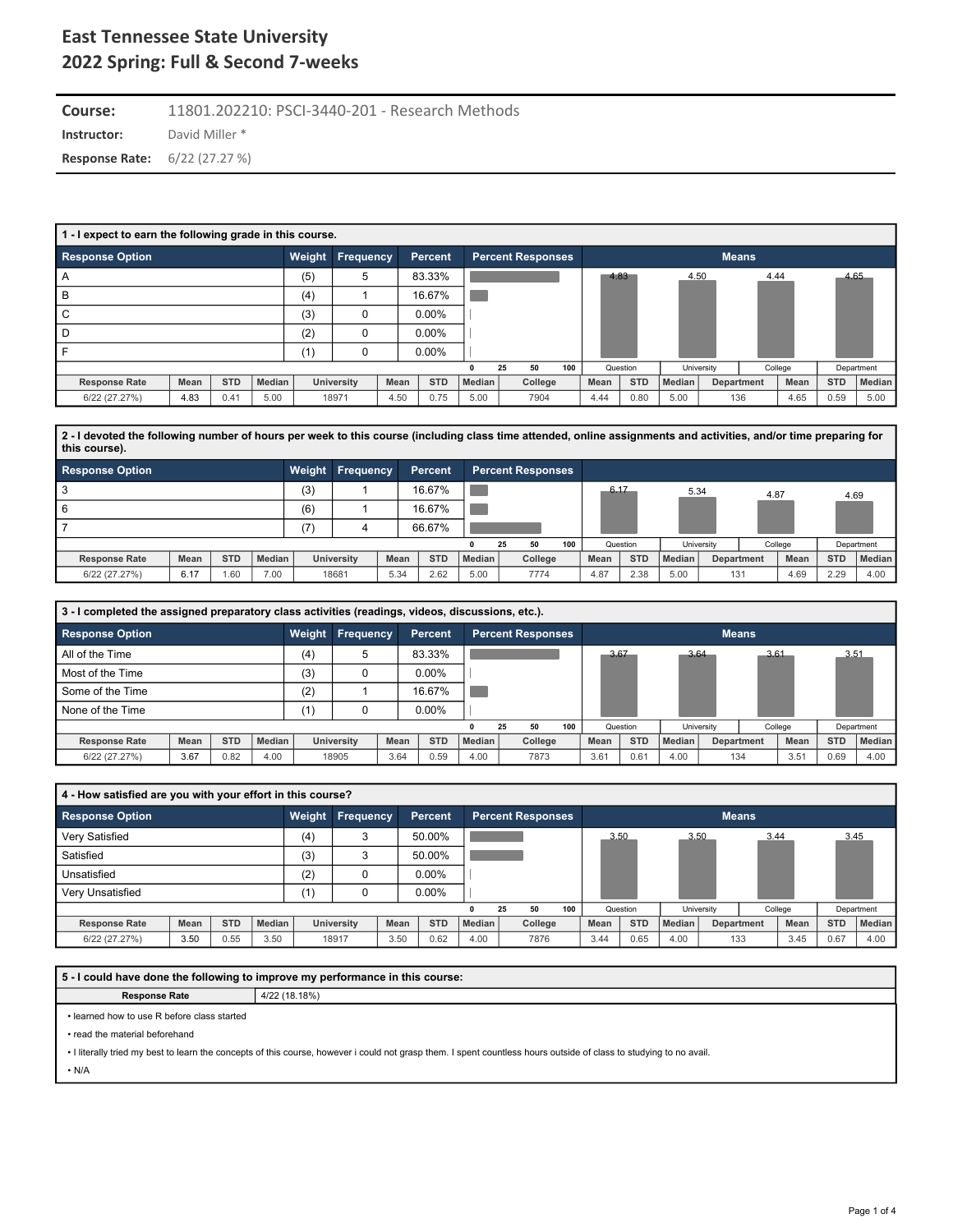**Instructor:** David Miller \* **Course:** 11801.202210: PSCI-3440-201 - Research Methods **Response Rate:** 6/22 (27.27 %)

| 6 - The course content was consistent with the course description. |      |            |               |     |                         |      |                |        |    |                   |     |      |            |               |            |              |         |            |               |
|--------------------------------------------------------------------|------|------------|---------------|-----|-------------------------|------|----------------|--------|----|-------------------|-----|------|------------|---------------|------------|--------------|---------|------------|---------------|
| <b>Response Option</b>                                             |      |            |               |     | <b>Weight Frequency</b> |      | <b>Percent</b> |        |    | Percent Responses |     |      |            |               |            | <b>Means</b> |         |            |               |
| <b>Strongly Agree</b>                                              |      |            |               | (4) | 5                       |      | 83.33%         |        |    |                   |     | 3.67 |            |               | 3.66       | 3.65         |         | 3.67       |               |
| Agree                                                              |      |            |               | (3) |                         |      | $0.00\%$       |        |    |                   |     |      |            |               |            |              |         |            |               |
| <b>Disagree</b>                                                    |      |            |               | (2) |                         |      | 16.67%         |        |    |                   |     |      |            |               |            |              |         |            |               |
| <b>Strongly Disagree</b>                                           |      |            |               | (1) |                         |      | $0.00\%$       |        |    |                   |     |      |            |               |            |              |         |            |               |
|                                                                    |      |            |               |     |                         |      |                |        | 25 | 50                | 100 |      | Question   |               | University |              | College |            | Department    |
| <b>Response Rate</b>                                               | Mean | <b>STD</b> | <b>Median</b> |     | University              | Mean | <b>STD</b>     | Median |    | College           |     | Mean | <b>STD</b> | <b>Median</b> |            | Department   | Mean    | <b>STD</b> | <b>Median</b> |
| 6/22 (27.27%)                                                      | 3.67 | 0.82       | 4.00          |     | 18880                   | 3.66 | 0.57           | 4.00   |    | 7864              |     | 3.65 | 0.57       | 4.00          |            | 135          | 3.67    | 0.64       | 4.00          |

#### **7 - Please identify what you consider to be the strengths of this course.**

**Response Rate** 3/22 (13.64%)

• the professor and the structure; Dr. Miller is extremely knowledgeable about the information he teaches, and he teaches it in a great way. the way he has structured his class and his homeworks/<br>exams ensures you actually

• I hate this course. Such a small percentage of people are going to go into data analytics so this entire class is completely pointless.

• The lecture were very straight forward, and the R examples were very helpful.

#### **8 - Please identify areas where you think this course could be improved.**

**Response Rate** 4/22 (18.18%)

• More info on how to use R becuase its very difficult to use and we hardly had an introduction to it

• I think that instead of just giving us practice problems/ labs and letting us approach him with questions, it might be beneficial to see him actually do an example problem or problem set with the<br>class instead of setting

• Quit requiring the class for majors or minors to graduate.

• Let students choose their own group, and allow a mid-term peer evaluation. This evaluation should make it so that if someone is not doing the work, then they have do work alone. I have done all the editing for all assignment, and more often than not completely redo work because it was done wrong/incomplete. I am not happy that people are benefitting off of my work, and barely contributing.

|                                       | 9 - What advice would you give to another student who is considering taking this course?                   |  |  |  |  |  |  |  |  |  |  |
|---------------------------------------|------------------------------------------------------------------------------------------------------------|--|--|--|--|--|--|--|--|--|--|
| 5/22 (22.73%)<br><b>Response Rate</b> |                                                                                                            |  |  |  |  |  |  |  |  |  |  |
|                                       | • get a schedule down with your group members to make sure the problem sets are done and submitted on time |  |  |  |  |  |  |  |  |  |  |

• Pay attention in class and ask questions.

• take it with Dr. Miller, and make sure to attend class- i never missed any days, and I'm sure it is difficult to catch up once you've missed a class.

• Only take it because you need it to graduate. Do not voluntarily take this course.

• Pay attention in the lecture portion and ask questions! If I did not ask for further explanation I would not understand some of the course.

| 10 - The instructor made course expectations clear (e.g. objectives, policies, and assignments). |      |            |        |        |                   |      |                |               |    |                          |     |      |            |               |              |      |         |            |            |
|--------------------------------------------------------------------------------------------------|------|------------|--------|--------|-------------------|------|----------------|---------------|----|--------------------------|-----|------|------------|---------------|--------------|------|---------|------------|------------|
| David Miller                                                                                     |      |            |        |        |                   |      |                |               |    |                          |     |      |            |               |              |      |         |            |            |
| <b>Response Option</b>                                                                           |      |            |        | Weight | <b>Frequency</b>  |      | <b>Percent</b> |               |    | <b>Percent Responses</b> |     |      |            |               | <b>Means</b> |      |         |            |            |
| <b>Strongly Agree</b>                                                                            |      |            |        | (4)    | 4                 |      | 66.67%         |               |    |                          |     | 3.33 |            | 3.60          |              | 3.58 |         | 3.66       |            |
| Agree                                                                                            |      |            |        | (3)    |                   |      | 16.67%         |               |    |                          |     |      |            |               |              |      |         |            |            |
| Disagree                                                                                         |      |            |        | (2)    |                   |      | $0.00\%$       |               |    |                          |     |      |            |               |              |      |         |            |            |
| <b>Strongly Disagree</b>                                                                         |      |            |        | (1)    |                   |      | 16.67%         |               |    |                          |     |      |            |               |              |      |         |            |            |
|                                                                                                  |      |            |        |        |                   |      |                |               | 25 | 50                       | 100 |      | Question   |               | University   |      | College |            | Department |
| <b>Response Rate</b>                                                                             | Mean | <b>STD</b> | Median |        | <b>University</b> | Mean | <b>STD</b>     | <b>Median</b> |    | College                  |     | Mean | <b>STD</b> | <b>Median</b> | Department   |      | Mean    | <b>STD</b> | Median     |
| 6/22 (27.27%)                                                                                    | 3.33 | 1.21       | 4.00   |        | 22470             | 3.60 | 0.68           | 4.00          |    | 9143                     |     | 3.58 | 0.69       | 4.00          | 135          |      | 3.66    | 0.70       | 4.00       |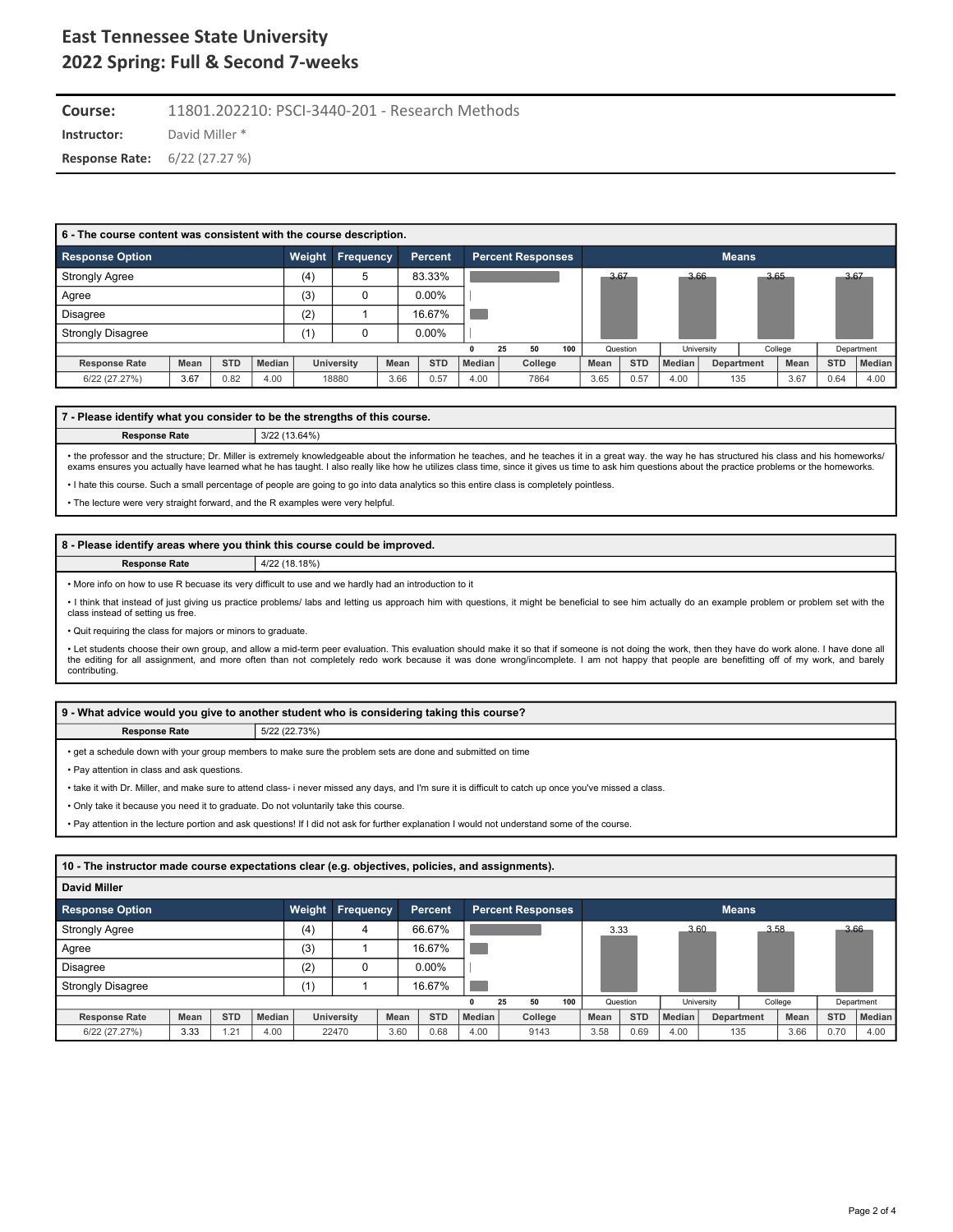**Instructor:** David Miller \* **Course:** 11801.202210: PSCI-3440-201 - Research Methods **Response Rate:** 6/22 (27.27 %)

| 11 - The instructor was well prepared. |      |            |        |        |                   |      |            |               |                          |     |      |            |               |            |              |             |            |               |
|----------------------------------------|------|------------|--------|--------|-------------------|------|------------|---------------|--------------------------|-----|------|------------|---------------|------------|--------------|-------------|------------|---------------|
| <b>David Miller</b>                    |      |            |        |        |                   |      |            |               |                          |     |      |            |               |            |              |             |            |               |
| <b>Response Option</b>                 |      |            |        | Weight | <b>Frequency</b>  |      | Percent    |               | <b>Percent Responses</b> |     |      |            |               |            | <b>Means</b> |             |            |               |
| <b>Strongly Agree</b>                  |      |            |        | (4)    | 4                 |      | 66.67%     |               |                          |     | 3.50 |            | 3.59          |            | 3.57         |             | 3.64       |               |
| Agree                                  |      |            |        | (3)    |                   |      | 16.67%     |               |                          |     |      |            |               |            |              |             |            |               |
| <b>Disagree</b>                        |      |            |        | (2)    |                   |      | 16.67%     |               |                          |     |      |            |               |            |              |             |            |               |
| <b>Strongly Disagree</b>               |      |            |        | (1)    | 0                 |      | $0.00\%$   |               |                          |     |      |            |               |            |              |             |            |               |
|                                        |      |            |        |        |                   |      |            | 0             | 50<br>25                 | 100 |      | Question   |               | University |              | College     |            | Department    |
| <b>Response Rate</b>                   | Mean | <b>STD</b> | Median |        | <b>University</b> | Mean | <b>STD</b> | <b>Median</b> | College                  |     | Mean | <b>STD</b> | <b>Median</b> |            | Department   | <b>Mean</b> | <b>STD</b> | <b>Median</b> |
| 6/22 (27.27%)                          | 3.50 | 0.84       | 4.00   |        | 22340             | 3.59 | 0.69       | 4.00          | 9085                     |     | 3.57 | 0.70       | 4.00          |            | 135          | 3.64        | 0.69       | 4.00          |

| 12 - The instructor managed course time effectively. |      |            |        |        |                  |      |                |        |                          |     |      |            |        |            |                   |         |            |               |
|------------------------------------------------------|------|------------|--------|--------|------------------|------|----------------|--------|--------------------------|-----|------|------------|--------|------------|-------------------|---------|------------|---------------|
| <b>David Miller</b>                                  |      |            |        |        |                  |      |                |        |                          |     |      |            |        |            |                   |         |            |               |
| <b>Response Option</b>                               |      |            |        | Weight | <b>Frequency</b> |      | <b>Percent</b> |        | <b>Percent Responses</b> |     |      |            |        |            | <b>Means</b>      |         |            |               |
| <b>Strongly Agree</b>                                |      |            |        | (4)    | 5                |      | 83.33%         |        |                          |     | 3.50 |            |        | 3.56       | 3.54              |         | 3.61       |               |
| Agree                                                |      |            |        | (3)    |                  |      | $0.00\%$       |        |                          |     |      |            |        |            |                   |         |            |               |
| <b>Disagree</b>                                      |      |            |        | (2)    |                  |      | $0.00\%$       |        |                          |     |      |            |        |            |                   |         |            |               |
| <b>Strongly Disagree</b>                             |      |            |        | (1)    |                  |      | 16.67%         |        |                          |     |      |            |        |            |                   |         |            |               |
|                                                      |      |            |        |        |                  |      |                |        | 50<br>25                 | 100 |      | Question   |        | University |                   | College |            | Department    |
| <b>Response Rate</b>                                 | Mean | <b>STD</b> | Median |        | University       | Mean | <b>STD</b>     | Median | College                  |     | Mean | <b>STD</b> | Median |            | <b>Department</b> | Mean    | <b>STD</b> | <b>Median</b> |
| 6/22 (27.27%)                                        | 3.50 | .22        | 4.00   |        | 22272            | 3.56 | 0.72           | 4.00   | 9060                     |     | 3.54 | 0.73       | 4.00   |            | 135               | 3.61    | 0.73       | 4.00          |

| 13 - The instructor clearly explained course content. |      |            |        |        |                |      |                |               |    |                          |     |      |            |        |                   |              |         |            |            |
|-------------------------------------------------------|------|------------|--------|--------|----------------|------|----------------|---------------|----|--------------------------|-----|------|------------|--------|-------------------|--------------|---------|------------|------------|
| <b>David Miller</b>                                   |      |            |        |        |                |      |                |               |    |                          |     |      |            |        |                   |              |         |            |            |
| <b>Response Option</b>                                |      |            |        | Weight | Frequency      |      | <b>Percent</b> |               |    | <b>Percent Responses</b> |     |      |            |        |                   | <b>Means</b> |         |            |            |
| <b>Strongly Agree</b>                                 |      |            |        | (4)    | $\overline{2}$ |      | 33.33%         |               |    |                          |     | 3.00 |            | 3.54   |                   | 3.51         |         |            | 3.62       |
| Agree                                                 |      |            |        | (3)    | 3              |      | 50.00%         |               |    |                          |     |      |            |        |                   |              |         |            |            |
| <b>Disagree</b>                                       |      |            |        | (2)    | 0              |      | $0.00\%$       |               |    |                          |     |      |            |        |                   |              |         |            |            |
| <b>Strongly Disagree</b>                              |      |            |        | (1)    |                |      | 16.67%         |               |    |                          |     |      |            |        |                   |              |         |            |            |
|                                                       |      |            |        |        |                |      |                |               | 25 | 50                       | 100 |      | Question   |        | University        |              | College |            | Department |
| <b>Response Rate</b>                                  | Mean | <b>STD</b> | Median |        | University     | Mean | <b>STD</b>     | <b>Median</b> |    | College                  |     | Mean | <b>STD</b> | Median | <b>Department</b> |              | Mean    | <b>STD</b> | Median     |
| 6/22 (27.27%)                                         | 3.00 | 1.10       | 3.00   |        | 22282          | 3.54 | 0.75           | 4.00          |    | 9066                     |     | 3.51 | 0.77       | 4.00   | 133               |              | 3.62    | 0.70       | 4.00       |

| 14 - The instructor showed interest in my learning. |      |            |        |        |                   |      |            |        |                          |     |      |            |        |            |                   |         |            |            |
|-----------------------------------------------------|------|------------|--------|--------|-------------------|------|------------|--------|--------------------------|-----|------|------------|--------|------------|-------------------|---------|------------|------------|
| David Miller                                        |      |            |        |        |                   |      |            |        |                          |     |      |            |        |            |                   |         |            |            |
| <b>Response Option</b>                              |      |            |        | Weight | <b>Frequency</b>  |      | Percent    |        | <b>Percent Responses</b> |     |      |            |        |            | <b>Means</b>      |         |            |            |
| <b>Strongly Agree</b>                               |      |            |        | (4)    | 3                 |      | 50.00%     |        |                          |     | 3.17 |            | 3.56   |            | 3.51              |         |            | 3.62       |
| Agree                                               |      |            |        | (3)    | $\sim$            |      | 33.33%     |        |                          |     |      |            |        |            |                   |         |            |            |
| <b>Disagree</b>                                     |      |            |        | (2)    |                   |      | $0.00\%$   |        |                          |     |      |            |        |            |                   |         |            |            |
| <b>Strongly Disagree</b>                            |      |            |        | (1)    |                   |      | 16.67%     |        |                          |     |      |            |        |            |                   |         |            |            |
|                                                     |      |            |        |        |                   |      |            |        | 50<br>25                 | 100 |      | Question   |        | University |                   | College |            | Department |
| <b>Response Rate</b>                                | Mean | <b>STD</b> | Median |        | <b>University</b> | Mean | <b>STD</b> | Median | College                  |     | Mean | <b>STD</b> | Median |            | <b>Department</b> | Mean    | <b>STD</b> | Median     |
| 6/22 (27.27%)                                       | 3.17 | 1.17       | 3.50   |        | 22253             | 3.56 | 0.74       | 4.00   | 9047                     |     | 3.51 | 0.77       | 4.00   | 133        |                   | 3.62    | 0.73       | 4.00       |